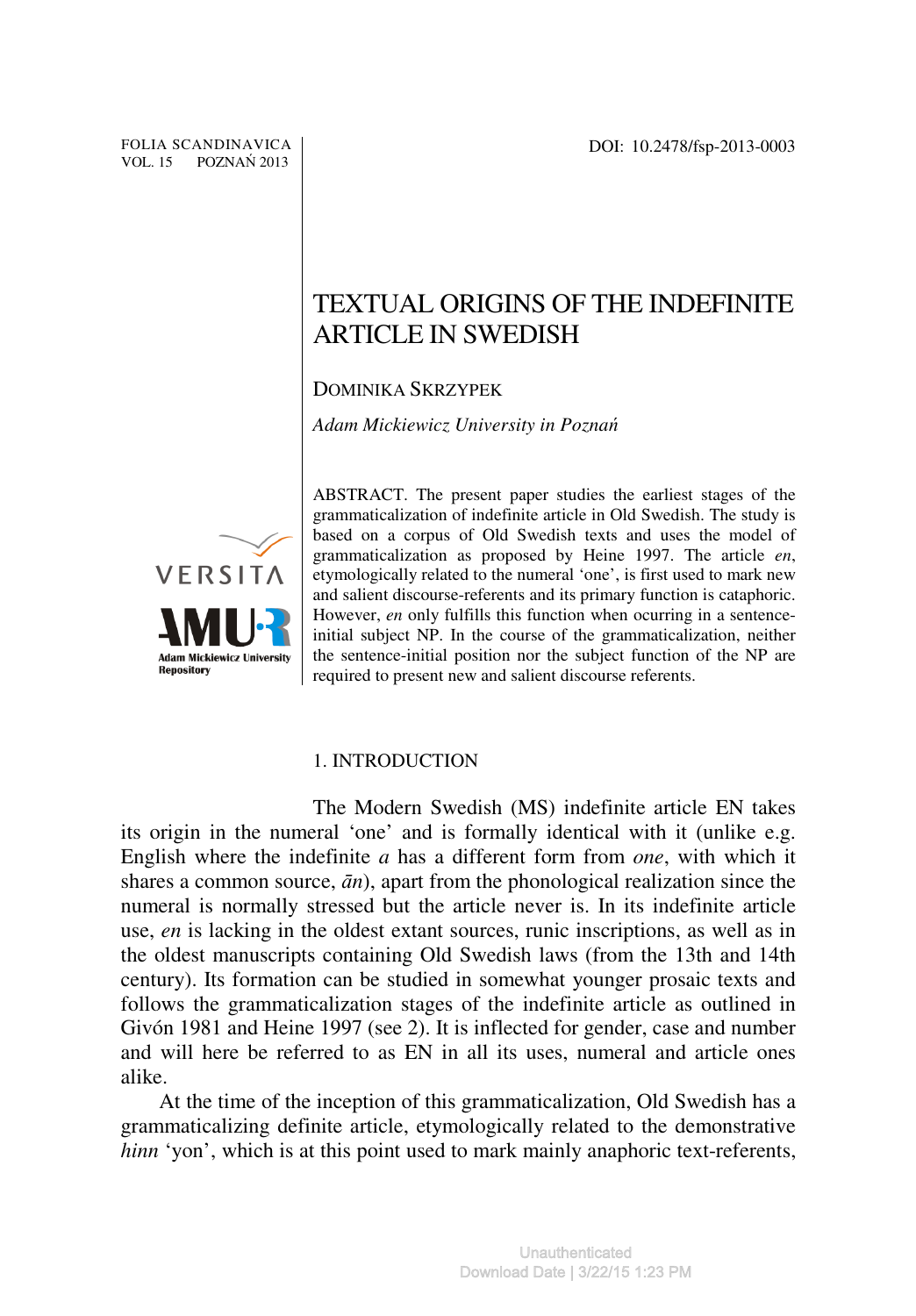but which has not yet reached all contexts available to a definite article in MS (see Skrzypek 2012, 78-155 for a detailed overview of the grammaticalization of the definite article in Swedish). In the texts it appears as a suffix<sup>1</sup> and will be here referred to as -IN.

The onset of grammaticalization of the indefinite article is the use of the numeral in the so-called presentative function, to mark new text-referents. The presentative function implies that the new text-referent is salient and persistent. Initially, EN cannot be used with text-referents which are dropped in later discourse. The presentative function has been identified as the first stage of the formation of the indefinite article in e.g Heine 1997. At this stage of development other items, such as 'some' or 'such' can be used, there is a high level of competition between the forms; the one competing against EN in Old Swedish is *någon* 'some/any' (see 5). The study of the Old Swedish material suggests that the use of EN is presentative only under certain conditions, i.e. in conjunction with the function of the NP and its position in the clause (see 6). No such restrictions apply to forms other than EN, competing against it in the presentative function.

The aim of the present article is to outline the earliest stages of the grammaticalization of the indefinite article in Old Swedish (OS, 1225-1526). The study is based on a textual corpus of 180000 words, containing texts from the OS period (see 3). The development is seen as at least partly dependent on the parallel formation of the definite article, an interdependence which seems to be characteristic of the developments in other Indo-European languages (see 8). The formation of the indefinite article in Swedish has been treated before in Brandtler and Delsing 2010 and Skrzypek 2012. The first publication focuses on stage IV of the grammaticalization (see 2) and in particular on the use of EN as a non-specific marker. The latter is a comprehensive study of the grammaticalization of both definite and indefinite articles in Old Swedish. Here, I would like to concentrate on the earliest stages of development.

# 2. MODEL OF GRAMMATICALIZATION OF THE INDEFINITE ARTICLE

There are a number of linguistic items that may serve to introduce new text-referents into the discourse, apart from the indefinite article. They include pronouns such as 'such' or 'some' and adjectives such as 'certain' and could possibly serve as the source of the indefinites. However, it seems to be a

 $\overline{a}$ 

 $1$  Some authors, such as Syrett 2002, use the term clitic. Such classification relies on prosody (clitics do not change the tonal patterns of their hosts and the definite article in Swedish indeed does not influence the host). In other respects, however, -IN exhibits properties of a suffix, e.g. it can never be separated from its host and all inflectional forms (such as the genitive -s) are attached after the suffix.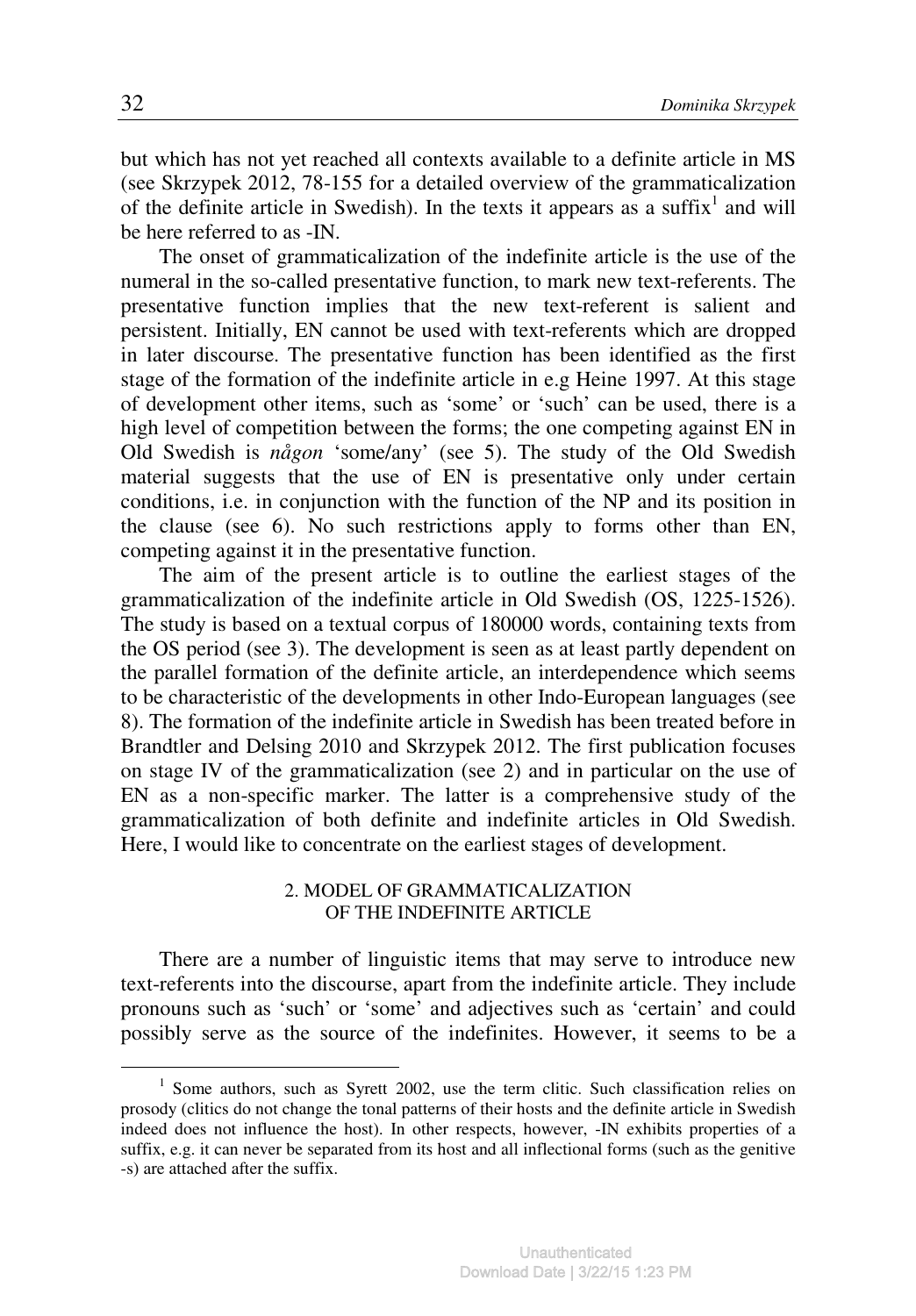universal tendency of the world's languages that the only item that grammaticalizes into the indefinite article is the numeral 'one' (Heine and Kuteva 2002:161ff).

The grammaticalization process whereby the numeral turns into an article can be divided into five stages (following Givón 1981 i Heine 1997).

| Stage I:   | the numeral 'one'       |
|------------|-------------------------|
| Stage II:  | the presentative marker |
| Stage III: | the specific marker     |
| Stage IV:  | the nonspecific marker  |
| Stage V:   | the generalized article |

Diagram 1. *Model of the grammaticalization of the indefinite article, after Heine (1997:72-3)* 

The model builds on the observation that the indefinite article may be used to express both specific and non-specific reference. In some contexts the interpretation of the article may be specific ('a certain'), non-specific ('any') or opaque (specific or non-specific depending on the wider context), see examples 1-3.

| (1) | Scarlett married a millionaire.         | <b>He</b> was called Rhett.                          |
|-----|-----------------------------------------|------------------------------------------------------|
|     | specific                                |                                                      |
| (2) | Scarlett didn't marry a millionaire.    | *He was called Rhett.                                |
|     | non-specific                            |                                                      |
| (3) | Scarlett wanted to marry a millionaire. | <b>He</b> rejected her./She didn't find <b>any</b> . |
|     | opaque                                  |                                                      |

The examples above illustrate further that depending on the interpretation of the text-referent as specific or non-specific it may either be picked up in later discourse (specific) or not, blocking the anaphoric reference (nonspecific).

As it turns out, the numeral 'one' does not occur in all these functions simultaneously. Its first article-like function is what Heine terms 'the presentative marker'. In this function 'one' is similar to the Modern English demonstrative *this*, as in the following example:

(4) I was sitting on the bench when suddenly **this** man started screaming.

The function of the presentative marker is strictly textual: to introduce new and salient text-referents. The salience of the text-referents can be measured by their lifespan (Heim 1988), i.e. the number of further mentions of the text-referent in the discourse.

The lifespan is what keeps the presentative and specific markers apart: while the former initiates an anaphoric chain, the latter need not. In other words, the hearer will expect a text-referent introduced by means of a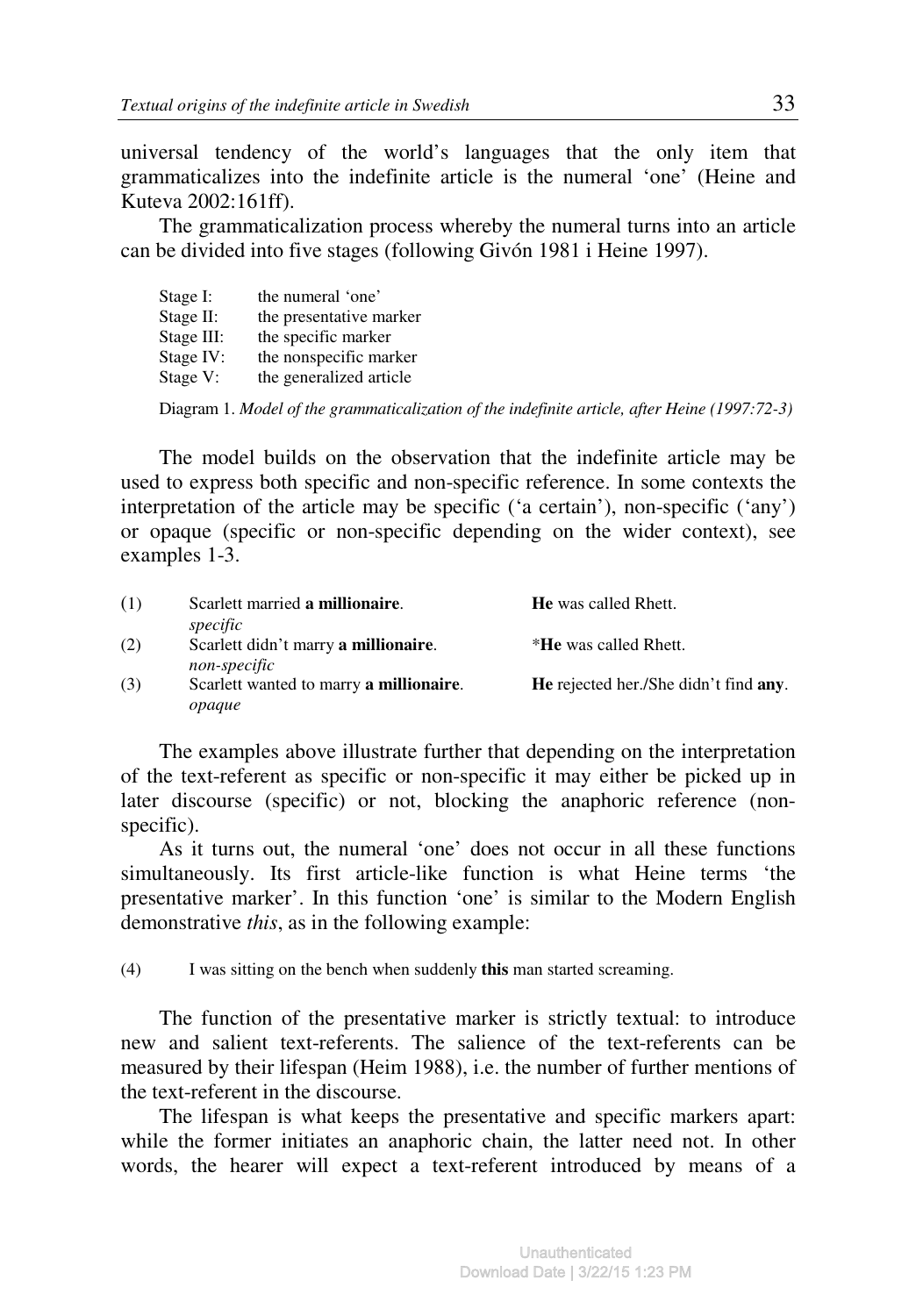presentative marker to be picked up in the later discourse while a text-referent introduced by means of a specific marker may be picked up, but need not be. This is particularly clear in the case of the English indefinite article, where two items, *an* and *sum*, are to begin with in competition in the presentative function. The variation between them seems to be quite systematic: *sum* serves to introduce new and salient text-referents, while *an* introduces less salient ones which are less likely to be picked up in later discourse (Hopper and Martin 1987). Hopper and Martin note further that there is a difference in terms of the position in which the two forms may appear: while *sum* is typically located at the beginning of the text, *an* can appear anywhere within it. We shall see in 6 that the location of *en* in Old Swedish changes in a similar way, as it grammaticalizes from a presentative to a specific marker.

The fourth stage of the grammaticalization of the indefinite article is a non-specific marker. A non-specific marker is used to indicate that the noun marked is not meant to refer. As has been observed in literature there are a number of contexts where unless the noun is definite it must be regarded as not only indefinite but also nonspecific (e.g. Barwise and Cooper 1981). These are so-called negative polarity contexts where the noun is found e.g. in the scope of negation, hypothetical conditional, in a comparison or after a verb of volition (e.g. *to want*). Finally, the generalized indefinite article can be used in generic contexts.

#### 3. THE OLD SWEDISH SOURCES

The present study is based on a corpus comprising 17 OS texts (see Sources for details), representing three genres: legal prose, religious prose and narratives. Poetry was excluded from the study, as earlier research shows convincingly a significant influence of Middle Low German on the article use there (e.g. the preference for preposed definite instead of suffixed article, see Haskå 1972). The influence of foreign languages, mainly Latin and Low German, on other texts in the corpus at hand cannot be ruled out, since they are, with the exception of legal texts, translations. This may influence both article use and syntactic structures (positions of NPs in the sentence structure). A detailed comparison with the original texts would undoubtedly broaden our understanding of the development, it falls however beyond the frames of the present study.

The corpus is ca 180000 words long. The texts were excerpted in their electronic form (available at *Fornsvenska textbanken*, see Sources) by means of a concordance creator KWIC; the concordances were manually pruned and checked against edited versions of manuscripts (see Sources for for a complete overview of the source texts).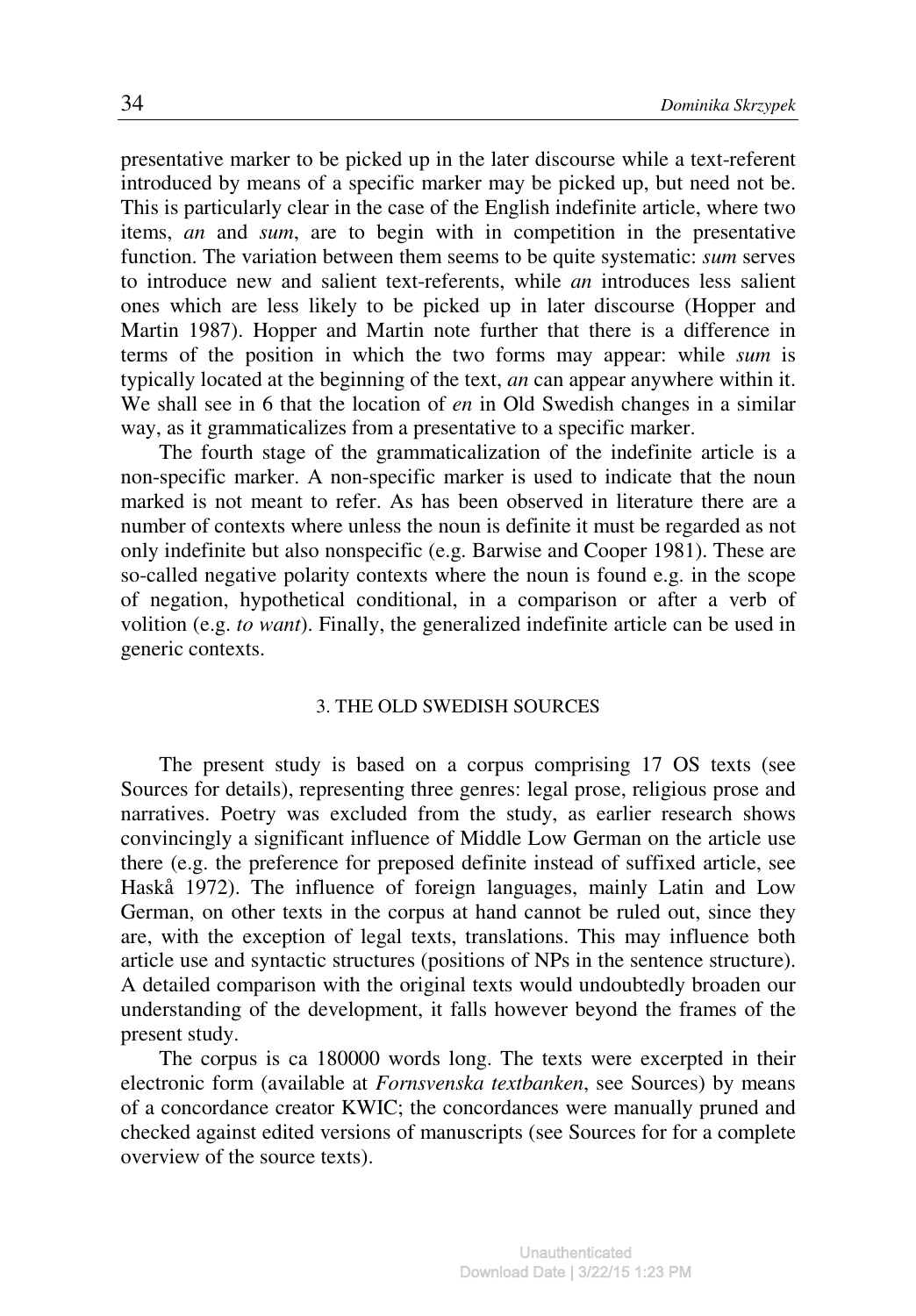It has become a common practice to subdivide the OS period into three subperiods: 1225-1375, 1375-1450 and 1450-1526 (see e.g. Hirvonen 1997, Håkansson 2008) rather than two, as proposed in textbooks (1225-1375 and 1375-1526). Since such subdivision allows for more precise study of changes in the development of many categories, definiteness included, this practice is followed here. From period 1 (1225-1375) the following texts were excerpted: AVL, YVL, OgL, DL, Bur and Pent; from period 2 (1375-1450) Bo, HML, Jart, SVM, KM, JB; from period 3 (1450-1526) PK, Did, Linc JB, Linc NR and Troj, which being written down in 1529 formally does not belong to the Old Swedish period, however, is linguistically treated as part of the OS text heritage.

#### 4. THE METHOD

The main indication of grammaticalization of a form is a rise in its frequency. As the form reaches new stages of grammaticalization and spreads to new contexts, its frequency rises. Therefore, the simplest tool for measuring the level of grammaticalization is measuring the average number of instances of the form per 1000 words and the mean value for all the texts from one period. However, since there are great discrepancies between texts from the same period, partly depending on the genre of the text, it is also interesting to give the median results. The median is the numerical value separating the higher half of the data sample from the lower one; if the sample consists of an even number of data the median is the mean of the two middle values, if the sample consists of an uneven number of data, the median equals the middle value. This allows us to reduce the influence of the so-called outliers (the most extreme observations), whose values may depend on other factors (in the case of historical linguistics such as the dialect of the scribe, mistakes created by copying the text from an older version etc.). If there is a difference between the mean and the median, it suggests that there are significant discrepancies between the texts in terms of the frequency of the grammaticalizing element. If, however, the difference is small, it suggests that the genre differences and other factors do not influence the frequency of the form in different texts. Some differences are not to be avoided, since genre does play a role in the frequency of the articles. As studies of Modern Swedish show, legal prose tends to use more bare nouns than other genres and the results for articles are lower (Gunnarsson 1982). However, the genre-dependent variation is limited in MS.

In the present study, the general results, the mean and the median, are further fine-grained, when the function of the NP (subject, object, PP, other) and its position (sentence-initial, sentence-medial, sentence-final) are taken into account. This allows for a more precise description of the process,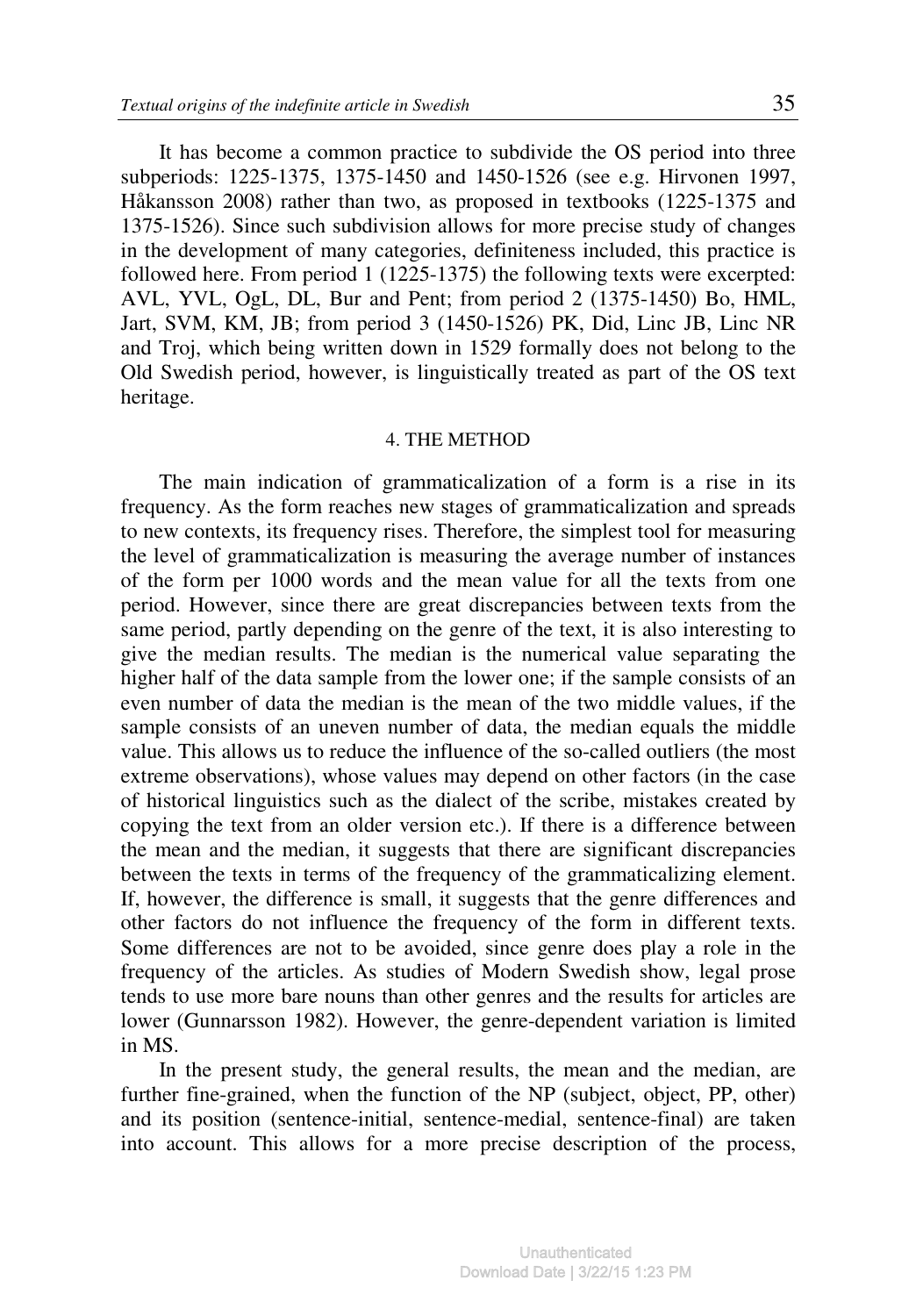showing that the initial rise in frequency may be limited to certain functions and positions.

Since the presentative function implies that the new text-referent be salient, we expect it to be picked up in later discourse. Therefore, a further, manual search was conducted on the material excerpted, concerned with referent tracking. Further mentions of the new text-referent were listed and counted. The results show how a number of further mentions of a new textreferent is dependent on the function of the EN-phrase as well as on its position in the sentence.

The method applied is of necessity statistical. The subtle variation in the use of the form in a given context can only be tested with native speaker information, which is unavailable. However, since grammaticalization is so closely connected with frequency, it seems to be a reliable tool for measuring its advancement.

## 5. ETYMOLOGIES

EN is a descendant of the Proto-Germanic \**aina*- from ie. \*oi-no (Lat. *unus*, Greek dial. *oinós*). In the legal texts, which are the oldest texts in the material studied, EN occurs only in its original role of the numeral, which is usually clear from the context giving a contrasting numeral, as in (5).

| (5) | Drukknæ           | tuer     | babir             | a            | enu | skipi | hvarghi                |
|-----|-------------------|----------|-------------------|--------------|-----|-------|------------------------|
|     | drown             | two      | both              | on           | EN  | ship  | each                   |
|     | bærra<br>they-GEN | ær<br>1S | annars<br>other's | arve<br>heir |     |       | $(AVL$ <i>A</i> EB:13) |

'If two men drown on one ship, they are each the other's heir'.

A form competing with EN in presenting new referents (but only non-specific ones) is *någon*, a relatively late formation which unlike EN does not trace back to a single Indo-European element. It was formed in the Ancient Nordic/Old Nordic time (Hellquist 1957:713) as a contraction of the phrase *ne wait ek hwariR*, literally 'not know I which'. In OS sources it appears as *nokorr* and will be here referred to as NGN. Since the competition concerns the nonspecific contexts, it appears first when EN has reached stage IV of grammaticalization.

#### 6. THE RESULTS

It is typical for a grammaticalizing item that its frequency rises in consecutive periods. So is the case with EN in OS as well.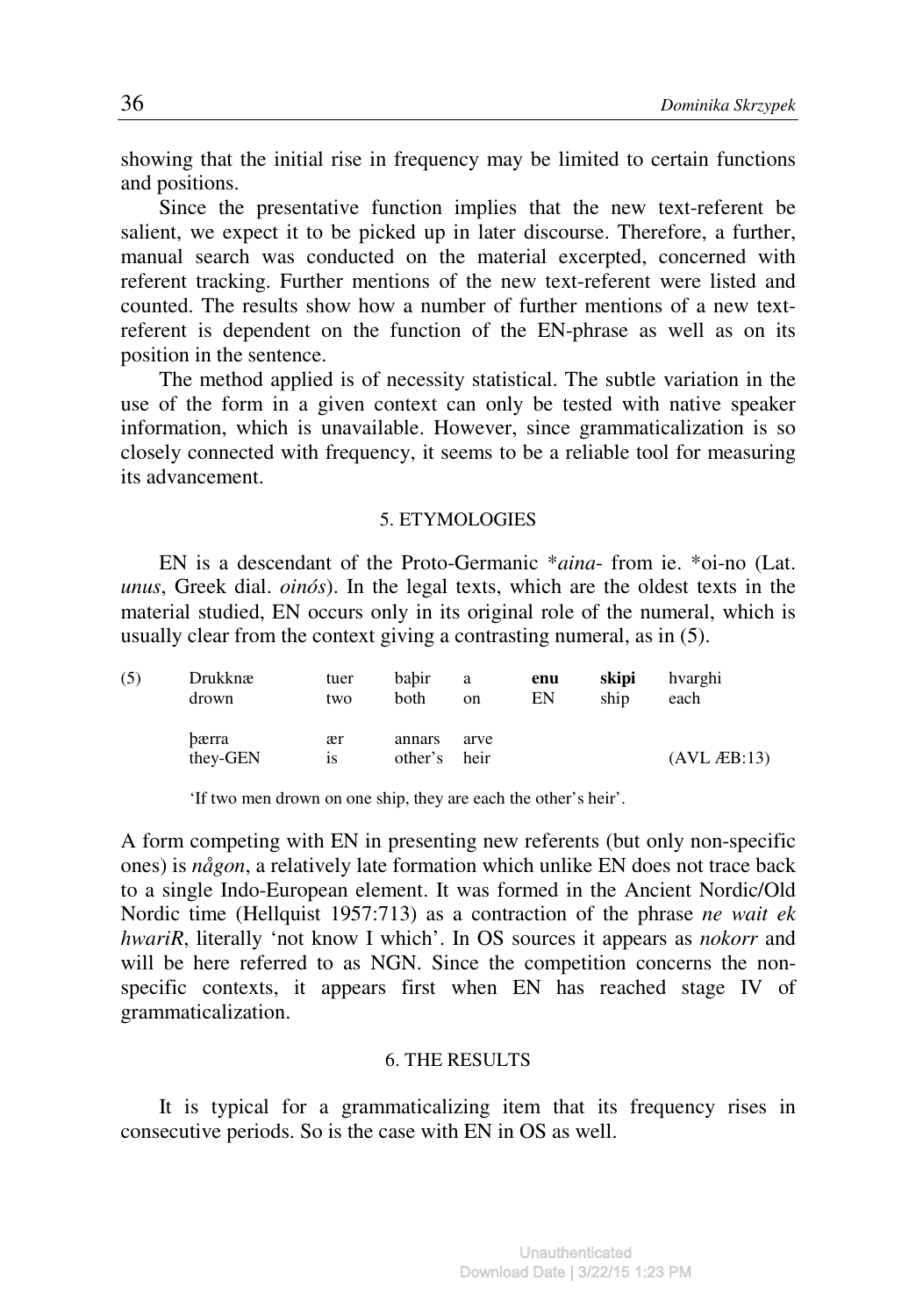|                                       |                 |     | Period I Period II Period III $MS2$ |         |
|---------------------------------------|-----------------|-----|-------------------------------------|---------|
| $\overline{EN^3}$ per 1000 words 3,82 |                 | 8.7 | 9.56                                | 23      |
| $\%$                                  | $0.382\%$ 0.87% |     | $0.956\%$                           | $2.3\%$ |

Table 1. *Adnominal* EN *per 1000 words (Skrzypek 2012:156).* 

The values given in Table 1 are the mean values for each period. They show how the frequency of EN rises gradually between period I and III. What they fail to show is that there are significant discrepancies between the texts in a given period, particularly in period II (only 2,51 in Bo, but as much as 22,6 in Jart). Since both texts represent same genre, religious prose, the difference is not genre-dependent. Instead, an explanation my lie in their overall structure: while Bo is a coherent narrative with a few main characters whose life we follow, Jart is a collection of short stories, each introducing new textreferents (by means of EN).

It is to be noted that the differences in frequencies of EN between texts from the same period are reduced as the grammaticalization progresses and the item becomes obligatory in more and more contexts. Table 2 below shows the median results for all periods as well as the mean results.

|            |      |     | Period I Period II Period III MS |    |
|------------|------|-----|----------------------------------|----|
| median 3.2 |      | 5.8 | 8,64                             | 22 |
| mean       | 3.82 | 8.7 | 9.56                             | 23 |

 $\overline{a}$ 

Table 2. *Median and mean values in periods I-III in Old Swedish* 

We can see that while median results are lower than the mean in all periods, the distance between the two differs from period till period. It is largest in period II, but the two values start to coincide again in period III. How are these results to be interpreted?

In period I the distance between the mean and the median is relatively small. There are discrepancies between the frequencies in individual texts, mainly depended on the genre: legal texts show lower figures than religious prose. Moreover, all occurrences of EN in the legal texts represent stage I, the numeral 'one'. It is only in the religious prose that we find first instances representative of stage II, the presentative marker. Since the frequency of the latter is low in religious prose of period I (6,14 per 1000 words in Bur and 3,47 per 1000 words in Pent), no significant distance between the mean and the

 $2^2$  MS: Modern Swedish. Comparative MS values are based on three short stories (see Sources).

 $3$  EN is used here to denote any occurrence of forms of *en* (including the inflected forms, e.g. en-s en-GEN). Thus, terms such as 'EN-subject' used throughout the text denote any subject which takes form of a noun phrase modified by any form of *en*.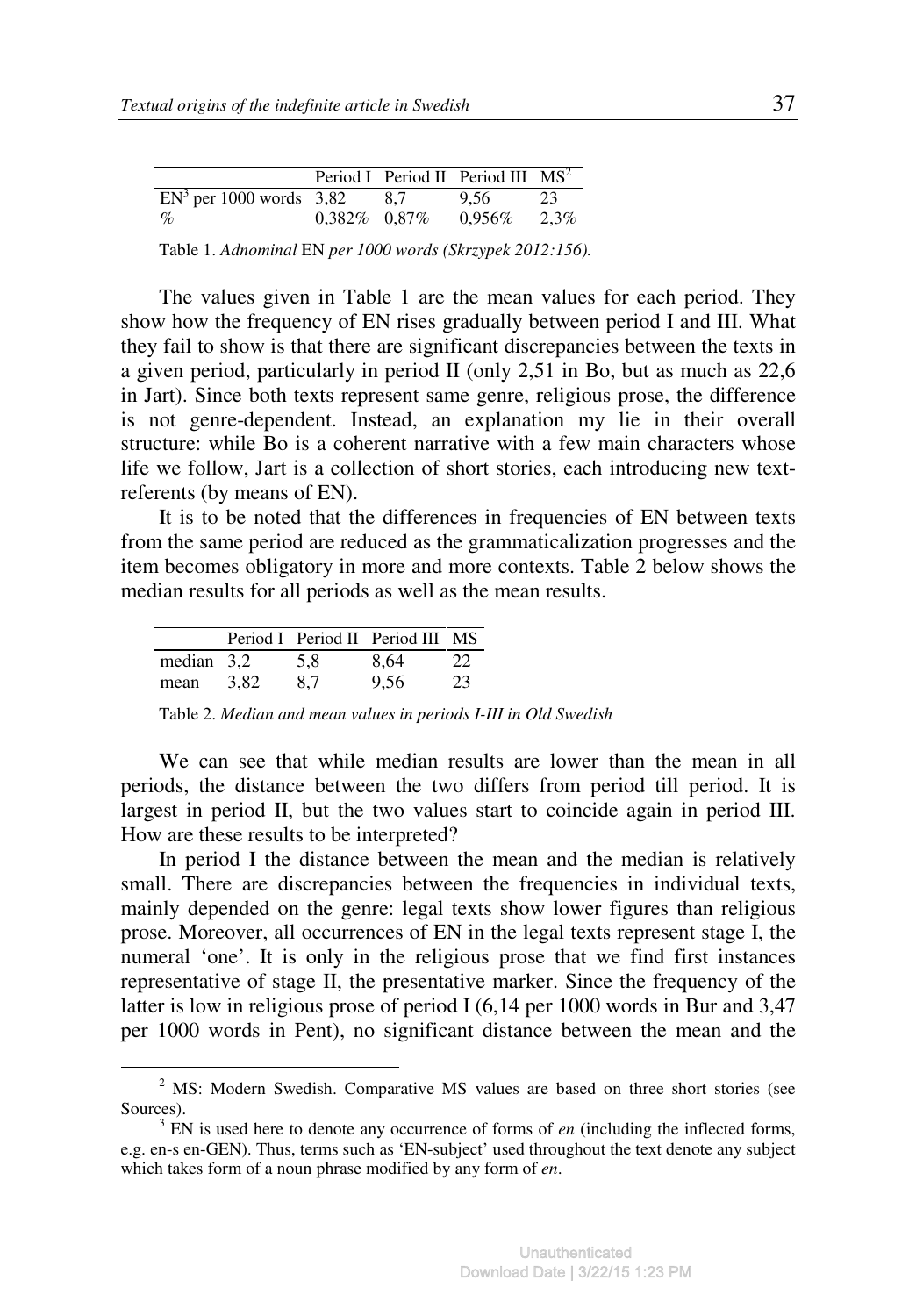median is shown in period I. However, a more noticeable distance between mean and median is found in period II (see Table 2). Here the differences in frequencies from one text to the other do not seem to depend on the genre. It must be noted that period II is the time when the grammaticalization of the indefinite article gains ground. It means that EN is no longer found in stage II contexts (presentative marker) only, but in stage III ones as well, with occasional occurrences in stage IV types of context (see Skrzypek 2012:174- 184). However, not all texts in period II show same level of grammaticalization of EN. The most extreme values are found in two religious texts, Jart (22,6 per 1000 words) and Bo (2,51 per 1000 words). Although more contexts are available to it, the form is clearly not yet obligatory and the author has a choice whether to use it or not. The frequency of EN stabilizes in period III, when the relatively close values for the median and the average show that the frequency of EN is independent of the genre.

Why is this an important observation? One aspect of grammaticalization is the obligatorification of the form in certain contexts. Thus the use of the form is no longer only stylistically motivated and possibly genre-dependent, but is obligatory for grammatical reasons, i.e. the introduction of a new discoursereferent must always be marked with EN. Therefore, we expect the median values to coincide with the mean values, since even the outliers (texts with extreme values) will show same patterns of use of the form and therefore similar frequencies. Examples (6) and (7) illustrate how EN is missing from a PP context in a period 1 text, but is found in same type of context in a period III text. The contexts are similar in that they introduce a new but inimportant text-referent.

Pent (period 1, religious prose)

| (6) | Nw<br>now           | kombir<br>comes | ioseph<br>Joseph    | fram<br>forward to | til         | sinna<br>his           | brødhra oc<br>brothers and |                    | æmskøt<br>at once       |
|-----|---------------------|-----------------|---------------------|--------------------|-------------|------------------------|----------------------------|--------------------|-------------------------|
|     | føra<br>take        | the<br>they     | han<br>him          | aff<br>of          | hans<br>his | kledhom<br>clothes     |                            | $_{\rm oc}$<br>and |                         |
|     | kastado<br>threw    | han<br>him      | liffuandis<br>alive |                    | 1n          | vatnløsan<br>waterless |                            | brwn<br>well       | <i>a</i> pthir<br>after |
|     | rubens<br>Ruben-GEN |                 | radhe<br>advice     |                    |             |                        |                            | (Pent 178)         |                         |

'Now Joseph comes forward to his brothers and they at once take his clothes off his back and threw him into a waterless well, still alive, as Ruben advised'.

#### Did (period 3, narrative)

| (7) | han | lag  | lenge |    | en | storan skogh |  |
|-----|-----|------|-------|----|----|--------------|--|
|     | he  | lied | long  | 1n | EN | large forest |  |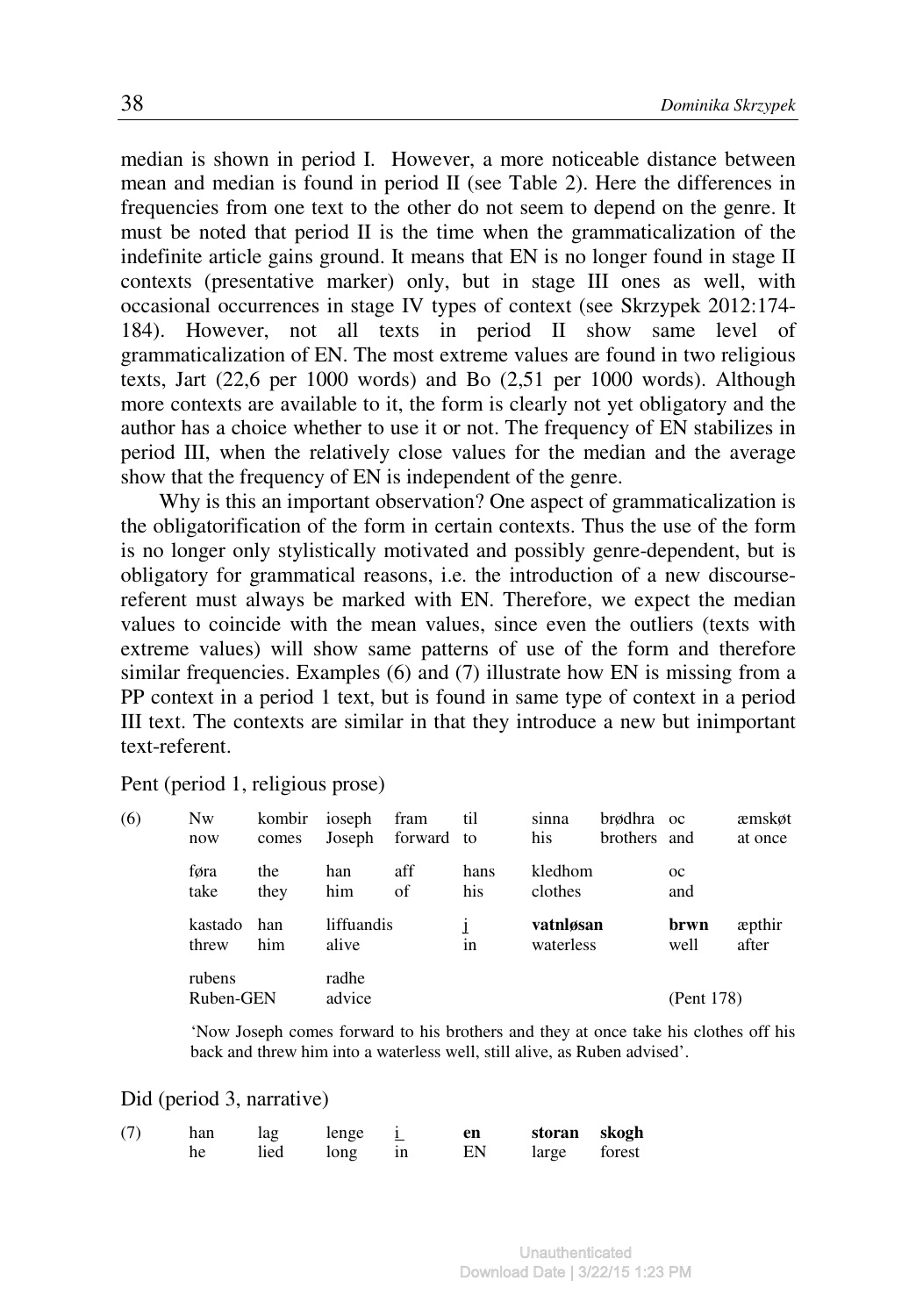| <b>oc</b> |  | giorde sik ther et           | hws |         |
|-----------|--|------------------------------|-----|---------|
|           |  | and make self there EN house |     | (Did 3) |

'He stayed in a forest for a long time, and made himself a house there'.

However, it is not only the frequencies that are changing between periods I and III. A closer look at the functions of EN-phrases reveals that in different periods EN is used in different functions. These are here quoted as EN-subject  $(=$  an NP with EN in a function of a subject), EN-object  $(=$  an NP with EN in a function of a object) and EN-PP (= a PP governing an EN-phrase). An overview is given in Table 3. The results relate to the percentage of the type of EN-phrase in all EN-phrases in a given period.

|                                   |         |         | Period I Period II Period III |
|-----------------------------------|---------|---------|-------------------------------|
| EN-subject                        |         |         |                               |
| EN-object                         | 21.4%   | 20.2%   | $30.2\%$                      |
| EN-PP                             | 19.15%  | 24.7%   | 25,5%                         |
| Other (attribute, adverbial etc.) | 32.4%   | 25.1%   | 31,8%                         |
| sum                               | $100\%$ | $100\%$ | $100\%$                       |

Table 3. *Grammatical functions of* EN*-phrases in OS.* 

The most significant difference is between the percentage of EN-subjects in periods I and II on the one hand and period III on the other. The values fall, while the values for EN-objects rise. The system evolves towards the MS one, where new discourse referents are typically introduced by means of ENobjects.

However, there is another striking difference between the subjects in periods I-III which the general results in Table 3 do not show. It has to do with the position of the EN-subject in the sentence: intitial or non-initial. The results are given in Table 4 below.

|                         |         |         | Period I Period II Period III |
|-------------------------|---------|---------|-------------------------------|
| Initial EN-subjects     | 63.2%   | 41.3%   | 20.8%                         |
| Non-initial EN-subjects | 36.8%   | 58.7%   | 79.2%                         |
| sum                     | $100\%$ | $100\%$ | $100\%$                       |

Table 4. *Initial and non-initial* EN*-subjects in OS.* 

 $\overline{a}$ 

As can be seen, the position of EN-subject changes significantly from period I to II. In period I, the EN-subjects can be mainly found at the beginning of the sentence, a position which in MS is only rarely occupied by indefinite NPs<sup>4</sup>. In MS the subject is often the theme of the sentence and as

<sup>&</sup>lt;sup>4</sup> It is not impossible to place an indefinite subject sentence-initially in MS, however, the NP must be anchored in earlier discourse, as in e.g. *Foten var värre. En lukt började kännas*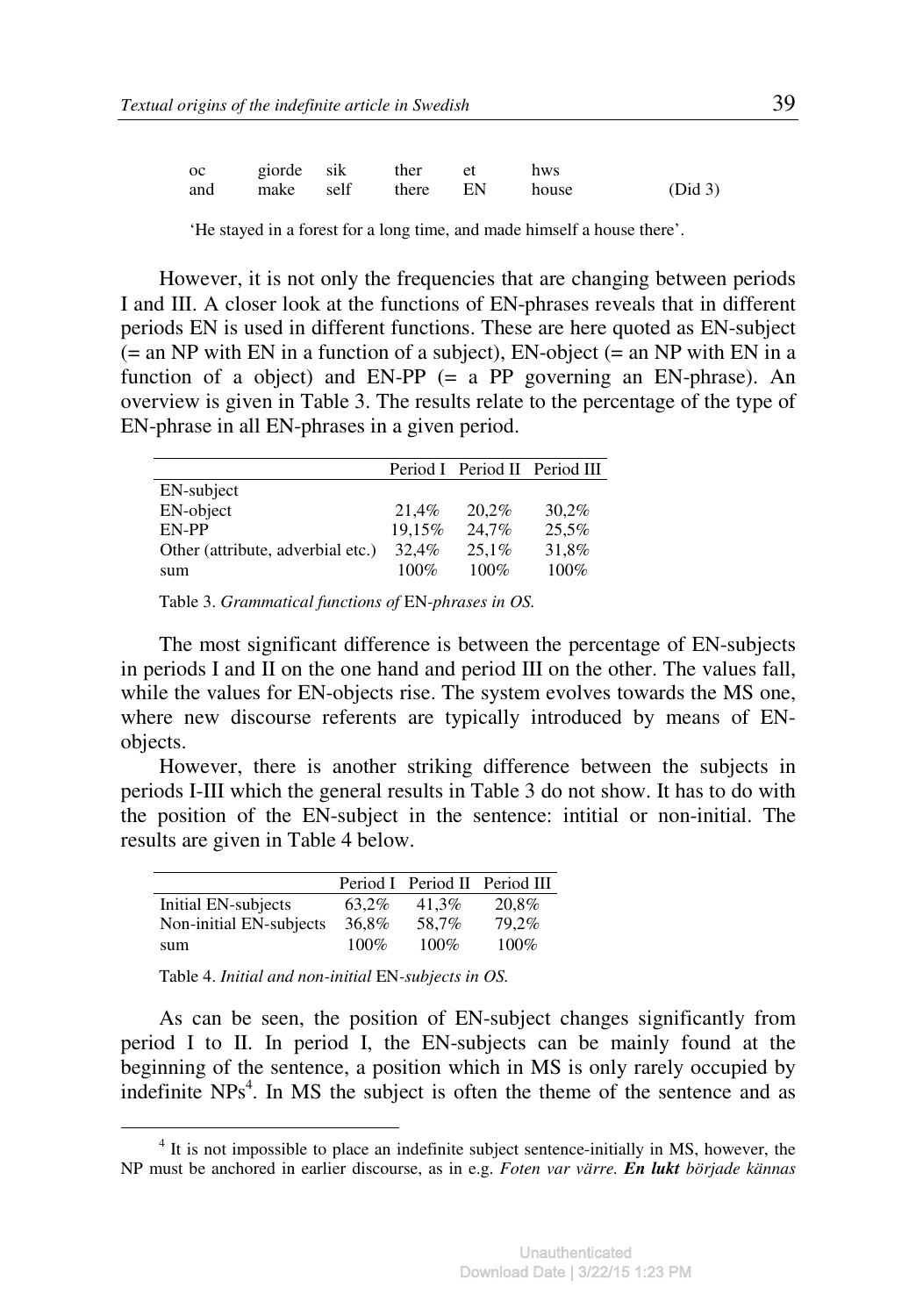such known or identifiable to the hearer and therefore cannot be marked as indefinite (SAG, vol. 4, s.72). In OS, sentence-initial EN-subjects introduce text-referents of long lifespan (measured in number of co-referring further mentions), while non-initial EN-subjects introduce text-reference whose lifespan is shorter (there are fewer co-referring further mentions). This is shown in Table 5 below.

|                                                             |     |     | Period I Period II Period III |
|-------------------------------------------------------------|-----|-----|-------------------------------|
| Co-referring further mentions after initial EN-subjects     | 6.7 | 6.2 | 2.3                           |
| Co-referring further mentions after non-initial EN-subjects | 2.3 | 4.0 | 2.4                           |

Table 5. *Lifespan of* EN*-subjects in OS (average number of co-referring further mentions in the discourse)* 

Table 5 illustrates that the presentative function, the first stage of grammaticalization of EN into indefinite article, is in period I, at the inception of the grammaticalization, fulfilled by not just any EN-phrase but mainly by sentence-initial EN-subjects. It is cataphoric, with numerous co-referring expresssions following. In period II, all EN-subjects have a strong cataphoric function, although the sentence-initial ones still introduce more salient textreferents. In period III the position of EN-subject no longer influences the salience of the text-referent it introduces.

An example of the difference between the sentence-initial and non-initial EN-subjects is given below. The example comes from Jart, period II religious narrative.

(5) **EN diäkne** war j enom stadh som heet montepessolanus hulkin som foor mz diäwlskap oc truldom. thän sami for annars sins kompans bön. the wilde wita tidhinde aff sino lande kalladhe til sin diäfwlen. ok diäfwlen vppinbaradhis j enna quinno liknilse ok syntis hanum idhkelika j tholiko liknilse Diäknin iäfwadhe hwat thät war häldir diäfwl hällas ey. ok tho spordhe han at diäwlin sit ärande ok han swaradhe hanum. Nu j the stundinne for ther fram vm **en prästir** mz gudz likama til *en siukan man* ok klokkan ringde for gudz likama. Ok ginstan wiste diäfwlen at thät war sandir gudh som prästin fördhe Ok ginstan j samu stundinne fiol han nidhir a iordhina a knä ok negh gudz likama Diäknin sa thetta ok sagdhe Nu tro iak sannelika at thz är ey diäfwl som thu kalladhe, for thy at han hafdhe ey fallit a knä som han giordhe Tha swaradhe diäfwlen ok sagdhe hanum. West thu ey hwat scriwat star j the hälgho skript som sighir J ihesu christi hedhir ok namn skulu böghias al knä. badhe j himerike ok iordhrike ok hälwite ok ginstan war han borto fran them

(Jart 3)

 $\overline{a}$ 

*bara efter någon dag*. 'The foot was worse. A smell started to be felt just after one day'. (Larsson 2006:205). In the second sentence the indefinite NP *en lukt* 'a smell' is anchored by the previous description of an illness, resulting in gangrene. The OS examples discussed here lack such anchoring.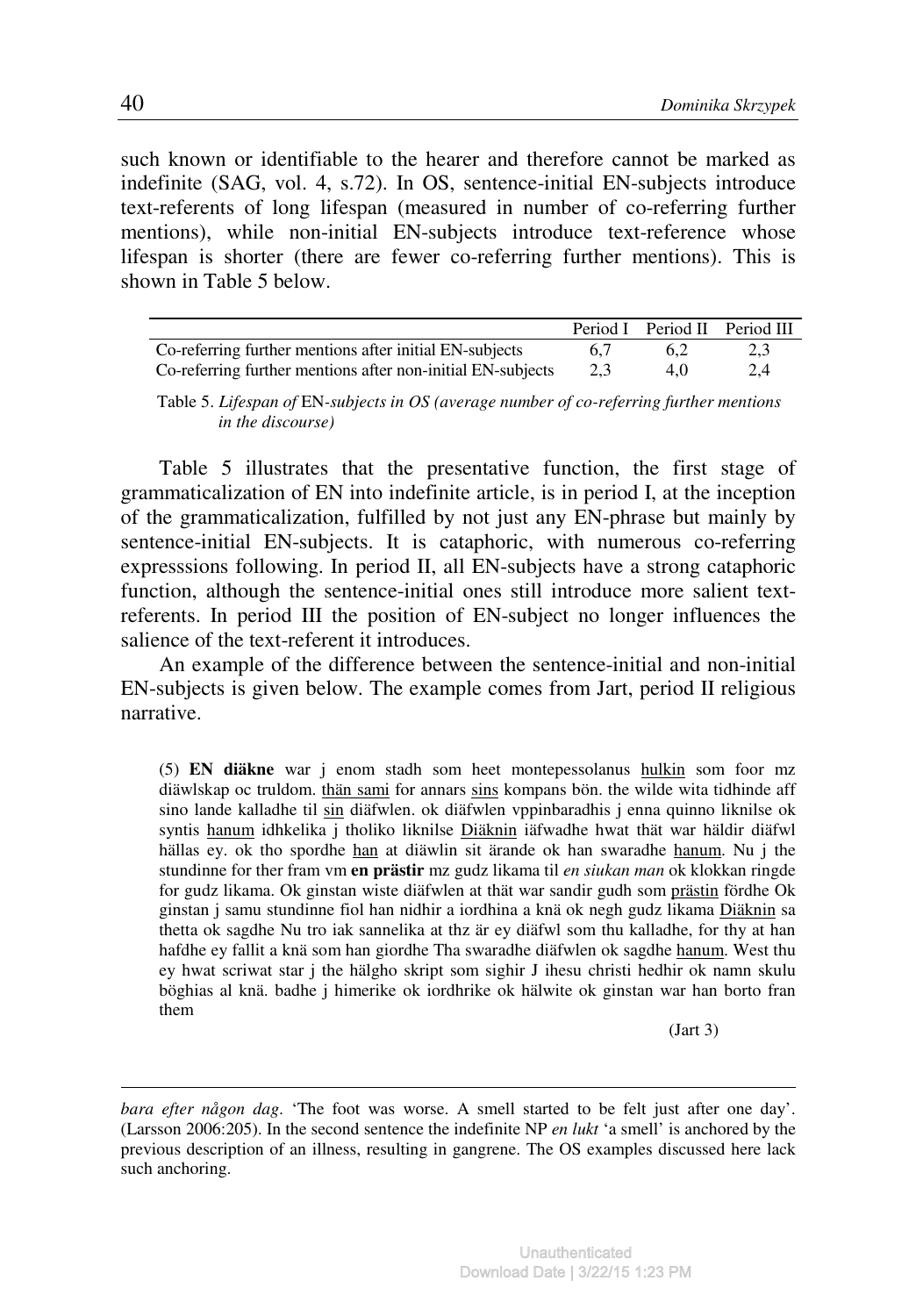'There was a deacon in a town called Montpellier, who practiced witchcraft, he called the devil asked by his friend. They (i.e. deacon and his friend) wanted to know news from their country. And the devil revealed himself in a woman's image and always appeared in such image. The deacon hesitated whether it was the devil or not and asked what he (the deacon) wanted of him (the devil) and he answered him. In this moment a priest went by with God's body (travelling) to a sick man and the bell rang for the God's body. And immediately the devil knew it was the true God that the priest carried. And immediately in the same moment he fell down on earth on his knees and bend for the body of God. The deacon saw this and said: Now I truly believe you are not the devil as you claimed, because he would not have fallen on his knees. Then the devil answered and told him: Do you not know what is written in the holy script which says that in the name of Jesus shall each knee bend, both in heaven and on earth and in hell. And immediately he was gone from them.'

There are two characters in the story: the deacon (*diäkne*), who is the main hero of the story, and the priest (*prästir*), who is a secondary, background character. While the first is introduced by means of a sentence-initial (and actually also text-initial) EN-subject, the background character is presented by means of a non-initial one. We may note further that there is one more character presented by means of an EN-phrase, *en siukan man* 'a sick man', introduced by means of a prepositional phrase and not picked up at all. The function of the EN-phrase (subject, object, PP) as well as its position seem to play an important role in how text-referents of different salience are introduced.

# 7. WHY THE PRESENTATIVE FUNCTION?

Why is the occurrence in the presentative function the first stage of grammaticalization of the indefinite article? We have noted that the presentative function is in fact cataphoric, since the EN-phrase is co-referring with expressions in later discourse (this is not necessarily true of the specific EN, since the new text-referent need not be picked up in later discourse). Interestingly enough, EN starts to be used in this function first when the anaphors are obligatorily marked.

In the oldest OS texts in period I (mainly AVL, but even younger legal texts) anaphors are marked only occasionally. The marking has a twofold character: accessible referents (accessibility is here understood as the distance between the antecedent and the anaphor measured in number of intervening words and the number of intervening syntagms) may be marked by preposed demonstrative *þæn* 'this' while the less accessible referents may be marked by means of the suffix -IN, originally a demonstrative *hinn* 'yon'. Neither of these is obligatory in period I. However, in period II, the suffix has gained ground in the anaphoric contexts and the anaphors are obligatorily marked (Skrzypek 2012:102-107). In the example above the co-referring NPs are definite (*diäknin* 'the deacon' and *prästin* 'the priest'). This is also the time when EN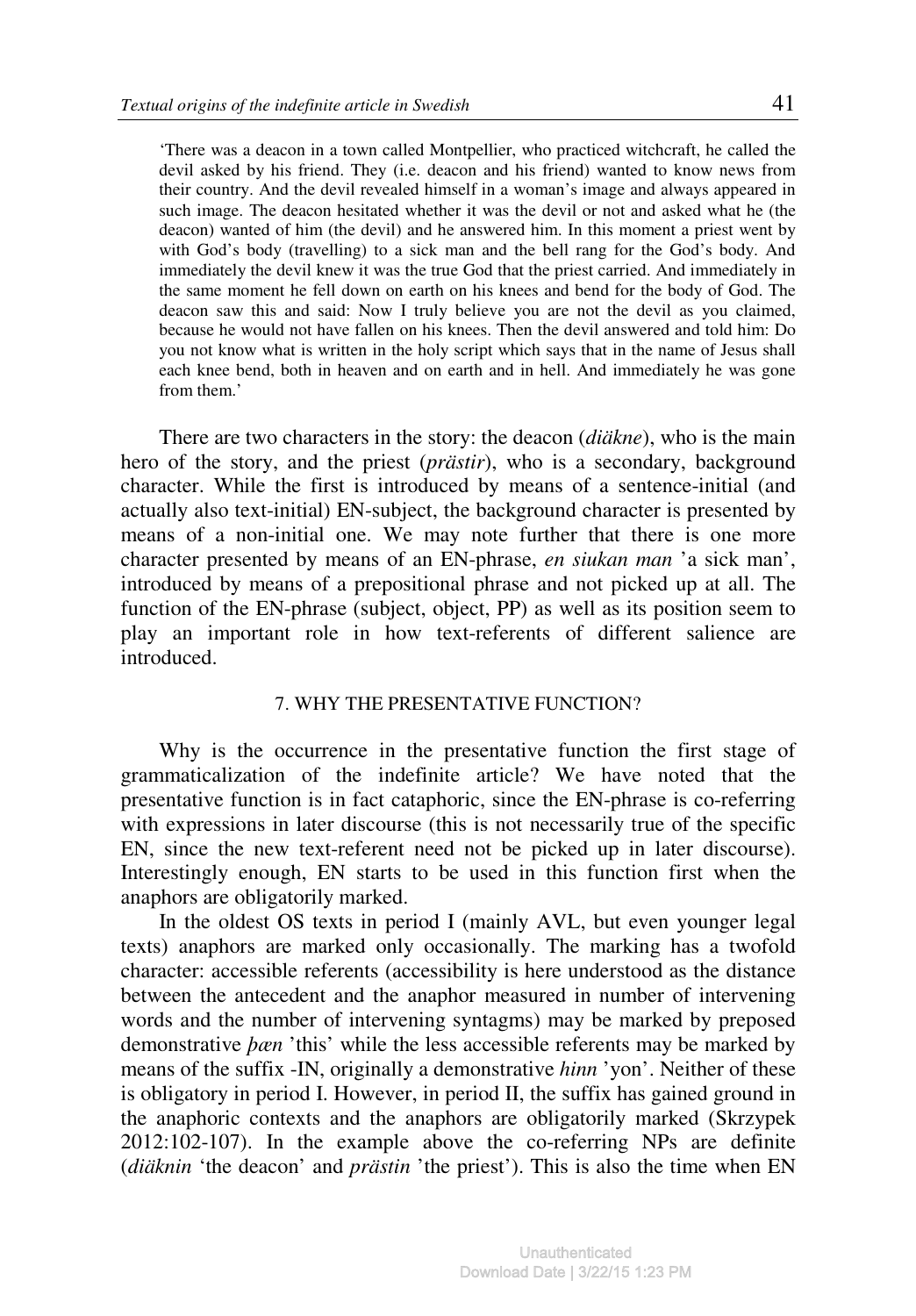starts occurring in the presentative function. This suggests an interdependence between the two developments. The presentative marking seems to develop in response to the already developed anaphoric marking, creating a symmetry – salient, persistent text-referents are marked as such already in the first mention (by EN) and in all further mentions, if they take form of an NP (by -IN). The development of regular, obligatory anaphoric marking is conducive to the development of the presentative marker. However, such a development does not take place in closely related languages, e.g. Icelandic (which to this day lacks an indefinite article).

#### 8. CONCLUSIONS. A TYPOLOGICAL PERSPECTIVE

Grammaticalization of the indefinite article seems to always follow that of the definite article. Such is the case in other Indo-European languages at least, e.g. English (Hopper and Martin 1987), Spanish (Pozas Loyo 2010) or Italian (Stark 2002). The inception of the grammaticalization of the indefinite is always located in the purely textual domain: as a presentative device, particularly used with text-referents of some prominence. These are the textreferents which once introduced would in the wider discourse be marked as definite (anaphora). Since the presentative marker only marks salient (prominent) text-referents, its presence is cataphoric, obligatorily co-referring with an expression in later text. The embryonic articles are thus used mainly to track text-referents in the discourse and their original functions are textual.

We noted earlier that the development in Old English involved two elements, *sum* and *an*, which were used complementarly: *sum* to introduce new and salient text-referents, while *an* to introduce new but less salient textreferents. The former was moreover located at the beginning of an utterance, while the latter occurred later in the text. We do not see a similar pattern in Swedish, since there is only one form (a competing item is *någon* 'some', but it competes against EN in non-specific contexts and mainly in period 3, see Skrzypek 2012:184-190). We do see however that the position of EN plays a great role in its interpretation as presentative or specific marker.

The situation reported for Old Tuscan (Stark 2002) shows a number of forms competing in the presentative function (similarly to English, differently from Swedish), *uno* 'one/a' and *certo* 'certain' with specific reference and *alcuno* 'nobody/none', probably with non-specific reference (Stark 2002:325). Both *uno* and *certo* occur with important text-referents, while *alcuno* is used with non-specific interpretation (Stark 2002:330). The difference between the development in Old Tuscan and this in Old Swedish is such that in OS there is no form competing with EN in the presentative/specific contexts. A possible candidate is *viss* 'certain', but it does not seem to function in this way. More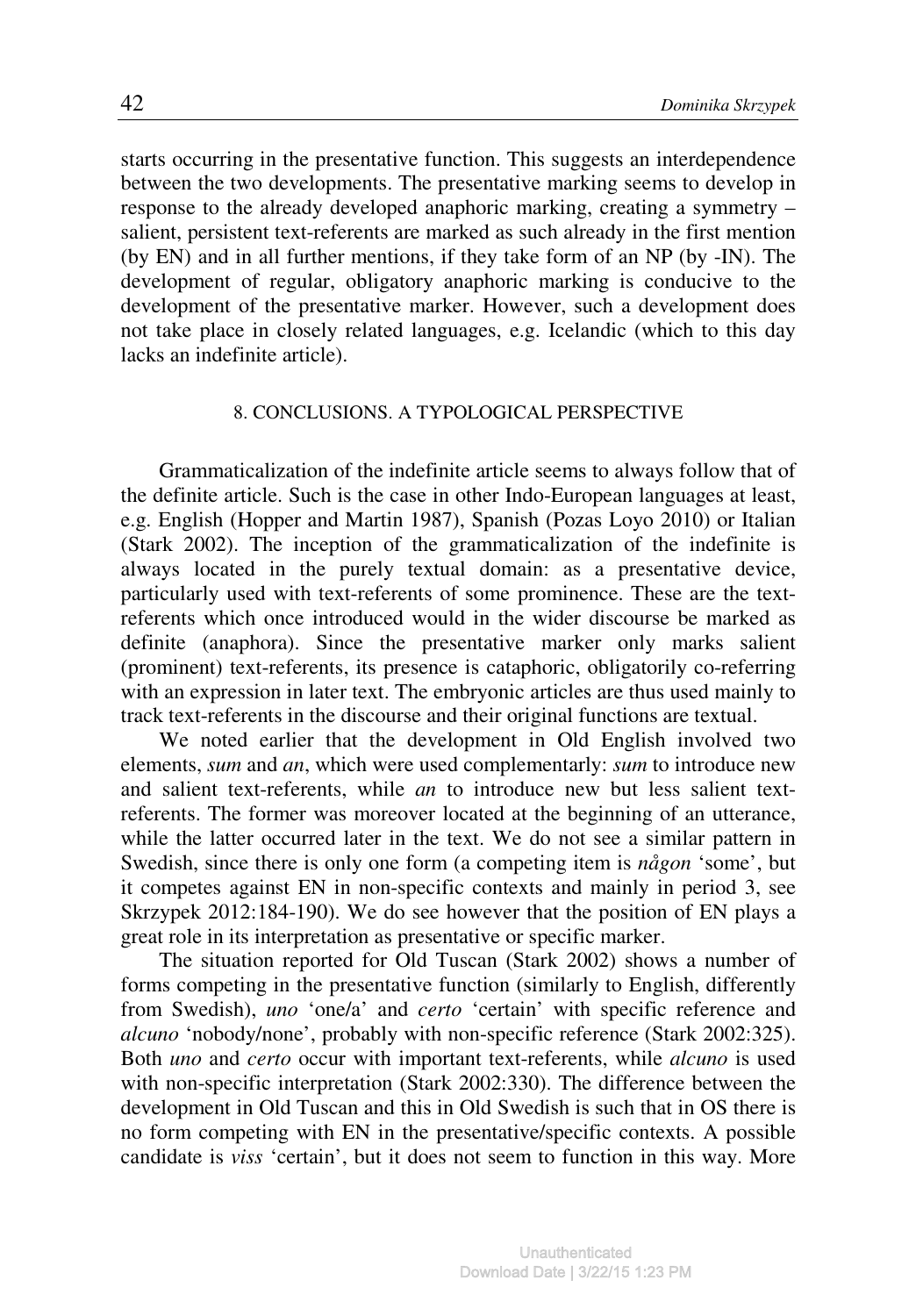interestingly, the non-specific *någon* can occasionally be used in specific contexts signalling that the new text-referent is unimportant, backgrounded and will not be picked up in later discourse (a function fulfilled by *någon* in Modern Swedish as well, see Nivre 2002). The position of the NPs introducing new text-referents in Old Tuscan has not been taken into account in the study, but none of the examples given shows text-initial ones in a pattern similar to the OS one.

In her study of the grammaticalization of the indefinite article in Spanish, Pozas Loyo states that the first non-numerical uses of *uno* were to introduce new and salient text-referents, an introduction which triggered a chain of anaphoric mentions (Pozas Loyo 2010:282). There is no direct mention of a regular and obligatory anaphoric marking in the book, however, the definite article in Spanish is of an earlier date than the indefinite, thus Spanish seems to follow the same pattern as Swedish, English and Tuscan. And again, there is a competing item, *algún*, which is used with non-specific referents and thus displays a complementary distribution with *uno* at the inception of grammaticalization of the latter.

It would be of great interest to include other, also not Indo-European, laguages, in a study of the relative chronology of development of the definite and indefinite articles. The language sample given in WALS shows 194 possible candidates of languages with both definite and indefinite articles. Of equal interest is the study of languages with indefinite articles only (45 according to WALS) to see under what circumstances they arose, if their inception was also the presentative function and what referent tracking devices were used in the language at that time.

#### **SOURCES**

- AVL = Äldre Västgötalagen. In: *Samling af Sweriges gamla lagar*, ed. Hans Samuel Collin and Carl Johan Schlyter, 1827, vol. 1. Stockholm: Haeggström.
- Bo = *Bonaventuras betraktelser över Kristi liv*, ed. Gustaf Edvard Klemming, 1860. Samlingar utgivna av Svenska fornskriftsällskapet 15. Stockholm: Norstedt.
- Bur = Codex Bureanus. In: *Ett fornsvenskt legendarium*, ed. Georg Stephens, 1847. Samlingar utgivna av Svenska fornskriftsällskapet 7:1. Stockholm: Norstedt.
- Did = *Sagan om Didrik af Bern*, ed. Gunnar Olof Hyltén-Cavallius, 1850-1854. Samlingar utgivna av Svenska fornskriftsällskapet 10. Stockholm: Norstedt.
- DL = Dalalagen. In: *Samling af Sweriges gamla lagar*, ed. Hans Samuel Collin and Carl Johan Schlyter, 1827, vol. 5. Stockholm: Haeggström.
- HML = Helga manna lefverne. In: *Klosterläsning*, ed. Gustaf Edvard Klemming, 1877-1878. Samlingar utgivna av Svenska fornskriftsällskapet 22. Stockholm: Norstedt.
- Jart = Järteckensbok. In: *Klosterläsning*, ed. Gustaf Edvard Klemming, 1877-1878. Samlingar utgivna av Svenska fornskriftsällskapet 22. Stockholm: Norstedt.
- JB = *Stockholms stads Jordebok 1420-1474*, ed. Hans Hildebrand, 1876. Kongl. Samfundet för utgifvande af handskrifter rörande Skandinaviens historia med understöd af Stockholms stad. Stockholm: Ivar Häggströms boktryckeri.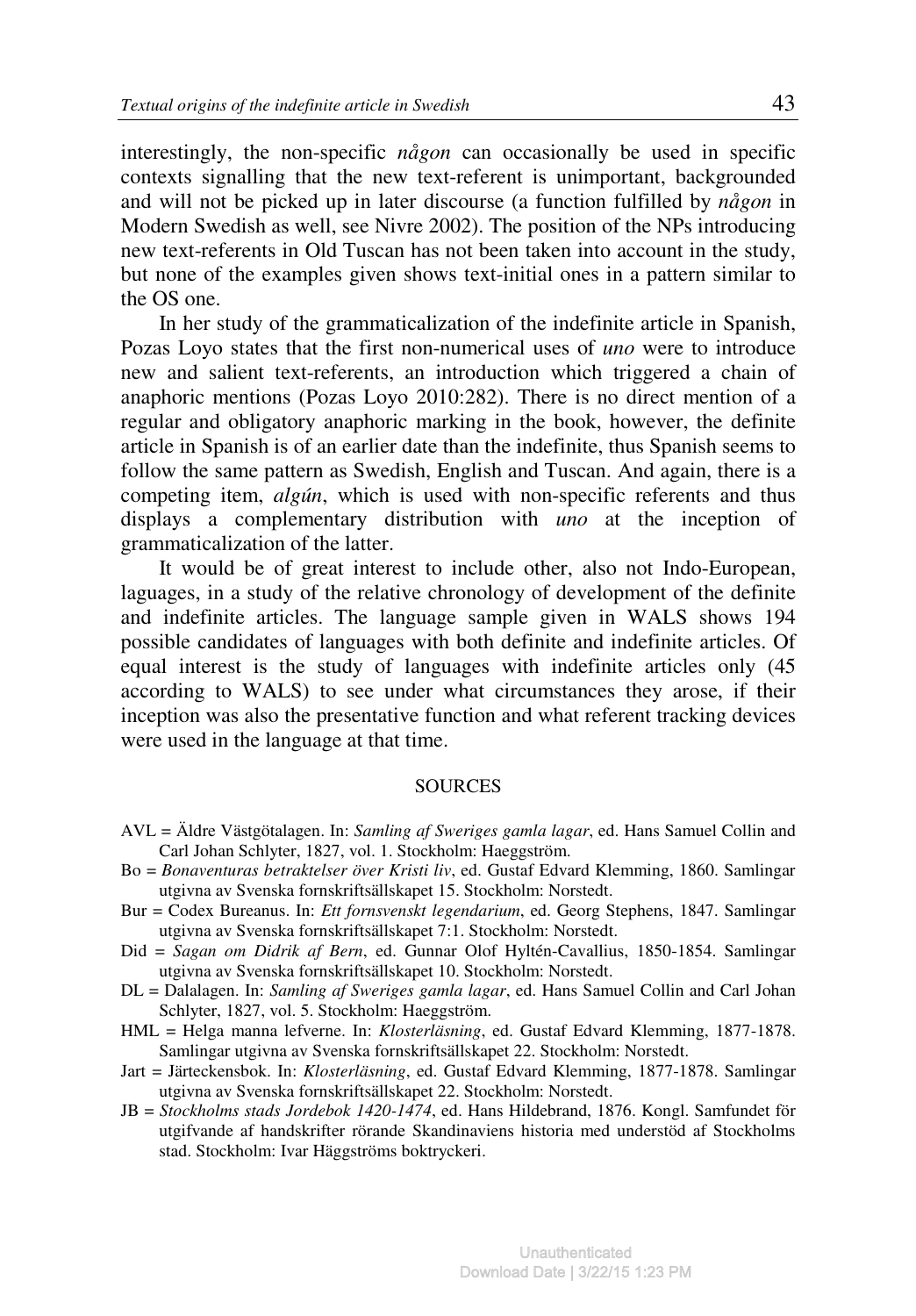- KM = Karl Magnus. In: *Prosadikter från Sveriges medeltid*, ed. Gustaf Edvard Klemming, 1887-1889. Samlingar utgivna av Svenska fornskriftsällskapet 28. Stockholm: Norstedt.
- Linc JB = Själens kloster. In: *Skrifter till läsning för klosterfolk*, ed. F.A. Dahlgren, 1875. Samlingar utgivna av Svenska fornskriftsällskapet 20. Stockholm: Norstedt.
- Linc NR = Legenden om Sankt Amalberga. In: *Ett fornsvenskt legendarium*, ed. Georg Stephens, 1847. Samlingar utgivna av Svenska fornskriftsällskapet 7:3. Stockholm: Norstedt.
- OgL = Östgötalagen. In: *Samling af Sweriges gamla lagar*, ed. Hans Samuel Collin and Carl Johan Schlyter, 1827, vol. 2. Stockholm: Haeggström.
- Pent = *Fem Moseböcker på fornsvenska* enligt Cod. Holm. A 1, ed. Thorell, Olof. Samlingar utgivna av Svenska fornskriftsällskapet 60. Uppsala: Almqvist & Wiksell.
- PK = Sveriges krönika (Prosaiska krönikan). In: *Småstycken på fornsvenska*, ed. Gustaf Edvard Klemming, 1868-1881. Stockholm: Norstedt.
- SVM = Sju vise mästare. In: *Prosa dikter från Sveriges medeltid*, ed. Gustaf Edvard Klemming, 1887-1889. Samlingar utgivna av Svenska fornskriftsällskapet 28. Stockholm: Norstedt.
- Troj = *Historia Trojana*, ed. Robert Geete, 1892. Samlingar utgivna av Svenska fornskriftsällskapet 29. Stockholm: Norstedt.
- YVL = Yngre Västgötalagen. In: *Samling af Sweriges gamla lagar*, ed. Hans Samuel Collin and Carl Johan Schlyter, 1827, vol. 1. Stockholm: Haeggström.
- All source texts apart from JB available also from *Fornsvenska textbanken*, www.lu.se/nordlund.

Modern Swedish short stories

Ekelund, Fredrick. 2006. *Över gränsen*. Bonniers.

Jungstedt, Mari. 2006. En helg på landet. *Över gränsen*. Bonniers.

Larsson, Åsa. 2006. Systrarna Hietala. *Över gränsen*. Bonniers.

#### REFERENCES

- Barwise Jon & Robin Cooper. 1981. Generalized quantifiers and natural language. *Linguistics and Philosophy* 4, pp. 159-219.
- Brandtler, Johan and Lars-Olof Delsing. 2010. Framväxten av obestämd artikel i svenska. Definithet, specificitet och polaritet. In: Byrman, Gunilla and Anna Gustaffson and Henrik Rahm. *Svensson och svenskan. Med sinnen känsliga för språk. Festskrift till Jan Svensson den 24 januari 2010*. Lund.
- Givón, Talmy. 1981. On the development of the numeral 'one' as an indefinite marker. *Folia Linguistica Historica* II, pp. 35-53.
- Gunnarsson, Britt-Louise. 1982. *Lagtexters begriplighet: en språkfunktionell studie av medbestämmandelagen*. Stockholm: LiberFörlag.
- Haskå, Inger. 1972. *Studier över bestämdhet i attributförsedda nominalfraser: uttrycksptyperna det vida hav, vida havet osv. i svensk poesi 1500-1940*. Lund: Studentlitteratur.
- Heim, Irene. 1988. *The Semantics of Definite and Indefinite Noun Phrases*. NY & London: Garland Publishing, Inc.
- Heine, Bernd. 1997. *Cognitive Foundations of Grammar*. Oxford: OUP.
- Heine, Bernd and Tania Kuteva. 2002. *World Lexicon of Grammaticalization*. Cambridge: Cambridge University Press.
- Hellquist, Elof. 1957. *Svensk etymologisk ordbok*. Lund: Gleerup.
- Hirvonen, Ilkka. 1997. *Konstruktionstyperna* gamle man, den gamle man *och* den gamle mannen. *Studier i nordisk filologi*. Svenska litteratursällskapet i Finland: Helsinki.